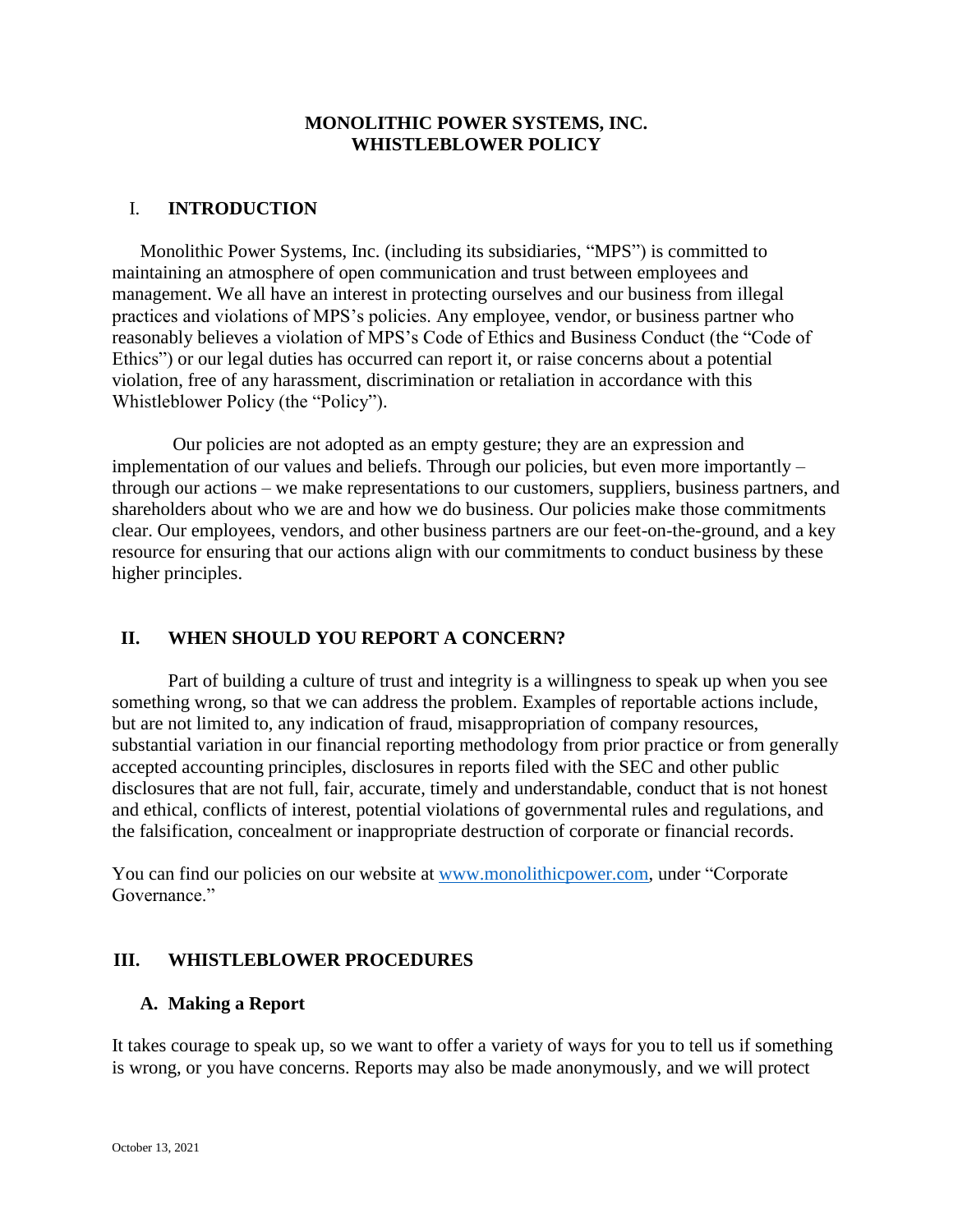your confidentiality. We will also provide confidential translation services when needed. Reports can be made the following ways:

- **Contact your manager;**
- **Contact the General Counsel (the Chief Compliance Officer), or the Chief Financial Officer or the Audit Committee** (for matters relating to accounting, internal controls, auditing and public communications and filings); or
- **Contact the independent, third-party reporting service**, Lighthouse Services, Inc. through any of the following anonymous channels:
	- <sup>o</sup> Calls from US and Canada: (800) 398-1496 (toll free)
	- $\degree$  Calls from China: 400-120-9050 (toll free)
	- <sup>o</sup> Calls from all other countries: (800) 603-2869 (toll free)
		- Please see country access codes and instructions provided at this link
		- [https://www.lighthouseservices.com/documentlink/International%20Tollfree%20](https://www.lighthouseservices.com/documentlink/International%20Tollfree%20Hotline%20Access%20Instructions.pdf) [Hotline%20Access%20Instructions.pdf](https://www.lighthouseservices.com/documentlink/International%20Tollfree%20Hotline%20Access%20Instructions.pdf)
	- $\degree$  World-wide access: (651) 602-2391 (US based direct dial number, charges apply)
	- E-mail: Reports@lighthouse-services.com
	- Website: [www.lighthouse-services.com/monolithicpower](http://www.lighthouse-services.com/monolithicpower)
		- *The website contains options to submit a report in 39 languages*
	- $\degree$  Fax: (215) 689-3885 (must reference MPS in report)
	- Mailing address:

Lighthouse Services, Inc. 1125 Blyth Ct. Blue Bell, PA 19422

 Lighthouse will process your report and forward it to appropriate company personnel for investigation. (Note: If we change hotline vendors or hotline numbers, we will notify you.)

Any manager receiving a report has a special responsibility to take action and must forward that report by using one of the above reporting methods. This responsibility is critical to preserving our relationship of trust with our employees.

Regardless of which reporting method you choose, please include in your report a discussion of the following items: (i) a description of your concern and any irregularity, (ii) the period of time during which you observed the concerning activity or irregularity, and (iii) any steps that you have taken to investigate, including reporting it to a manager and the manager's reaction.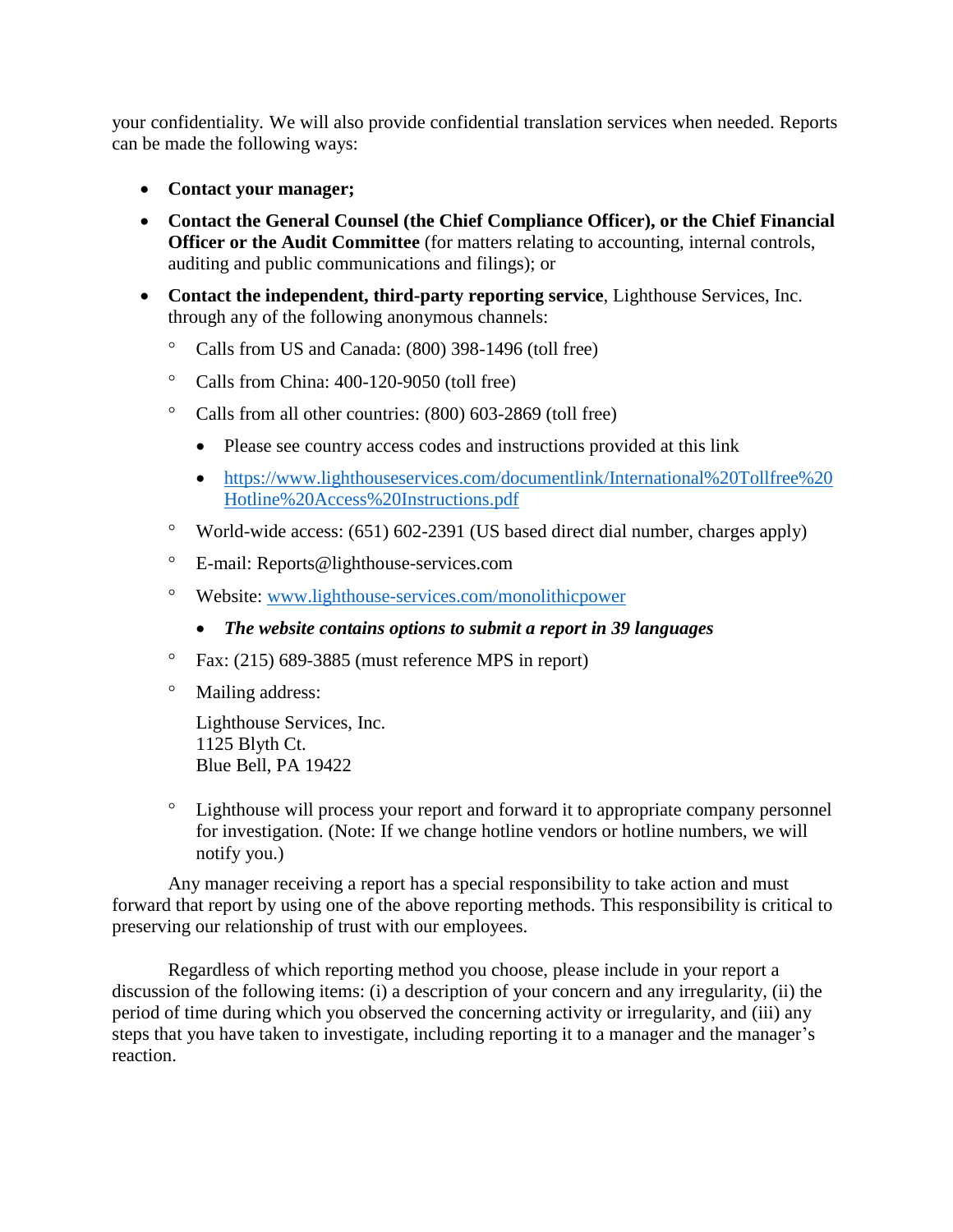The report may include, at your option, your contact information in the event that additional information is needed. As stated above, you may choose to remain anonymous (in accordance with laws).

#### **B. Whistleblower Protection from Discrimination, Retaliation or Harassment**

Any employee reporting concerns under this Policy has a lawful right to raise those concerns without fear of harassment, discrimination or retaliation. As a result, MPS strictly prohibits any discrimination, retaliation or harassment against any person who reports conduct in violation of our legal duties or policies, based on the person's reasonable belief that such misconduct occurred.

MPS also strictly prohibits any discrimination, retaliation or harassment against any person who participates in an investigation of such complaints.

If you believe that you have been subject to discrimination, retaliation, or harassment for having made a report under this Policy, you must immediately report those facts to your manager, the Chief Financial Officer, or the General Counsel. If you have reason to believe that all of those persons are involved in the matter you wish to report, then you should report those facts to the Audit Committee of the Board of Directors by the various reporting methods outlined above. It is imperative that you bring those matters to attention promptly, so that any concern of discrimination, retaliation, or harassment can be investigated and addressed promptly and appropriately.

Any complaint that any managers, supervisors or employees are involved in discrimination, retaliation, or harassment related to the reporting or investigation of conduct in violation of our legal duties or policies will be promptly and thoroughly investigated in accordance with our investigation procedures. If a complaint of discrimination, retaliation, or harassment is substantiated, appropriate disciplinary action, up to and including discharge, will be taken.

#### **C. Investigation of Reports**

All complaints under this Policy will be taken seriously and will be promptly and thoroughly investigated. MPS's General Counsel is our Chief Compliance Officer and is responsible for both investigating all allegations and reporting the outcome of those investigations to the Audit Committee. The application of policies, along with MPS's responsibility to investigate, applies to allegations raised by both our employees and those from our suppliers and subcontractors. The General Counsel has full discretion to employ all resources necessary based on the nature of the allegation to ascertain the facts and circumstances necessary to draw an objective conclusion. All information disclosed during the course of the investigation will remain confidential, except as necessary to conduct the investigation and take any remedial action, in accordance with applicable law.